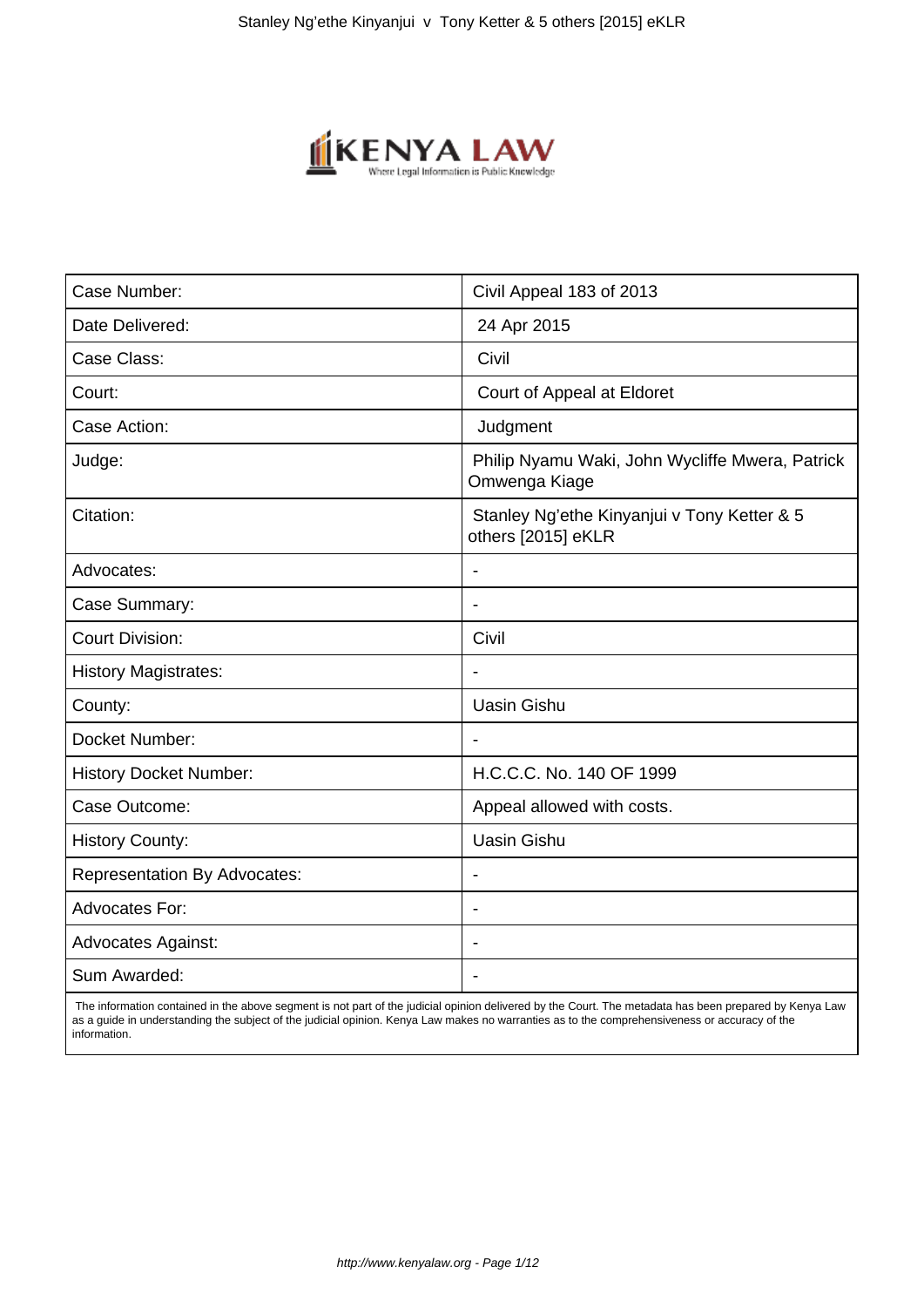### **IN THE COURT OF APPEAL**

**AT ELDORET**

# **(CORAM: WAKI, MWERA & KIAGE JJA.)**

**Civil Appeal No. 183 Of 2013**

### **BETWEEN**

**STANLEY NG'ETHE KINYANJUI ………....….…………………....…… APPELLANT**

#### **AND**

| <b>RESPONDENT</b>                                                                             |  |
|-----------------------------------------------------------------------------------------------|--|
|                                                                                               |  |
|                                                                                               |  |
| <b>INNOCENT MWAISIBA TOTO, THE DEPUTY</b>                                                     |  |
| REGISTRAR HIGH COURT OF KENYA AT ELDORET 4TH RESPONDENT                                       |  |
| PAUL GICHERU OF GICHERU & COMPANYADVOCATES  5 <sup>TH</sup> RESPONDENT                        |  |
|                                                                                               |  |
| ig an appeal from ruling and order of the High Court of Kenva at Eldoret (J.R. Karania. J.) q |  |

(Being an appeal from ruling and order of the High Court of Kenya at Eldoret (J.R. Karanja, J.) dated 9<sup>th</sup> December, 2011

in

#### **H.C.C.C. No. 140 OF 1999**)

\*\*\*\*\*\*\*\*\*\*\*\*\*\*\*\*\*

#### **JUDGMENT OF THE COURT**

This appeal arises from a ruling and order of the High Court of Kenya at Eldoret (J.R. Karanja, J.) made on 9<sup>th</sup> December 2011 by which the sale by public auction, transfer of and resultant title to L.R. 7741/149/3 Kitisiru Estate Nairobi, were set aside following an application dated 17<sup>th</sup> June 2011 by the 2<sup>nd</sup> respondent, Salim Suleiman (Suleiman).

That sale had occurred on 30<sup>th</sup> October 2009 conducted by JOMUKI Enterprises, an auctioneering firm engaged by the 3<sup>rd</sup> respondent Mawji Patel (Patel) in execution of a judgment and decree the latter had previously obtained in the same suit against Tony Ketter the first respondent (Ketter). The instructions to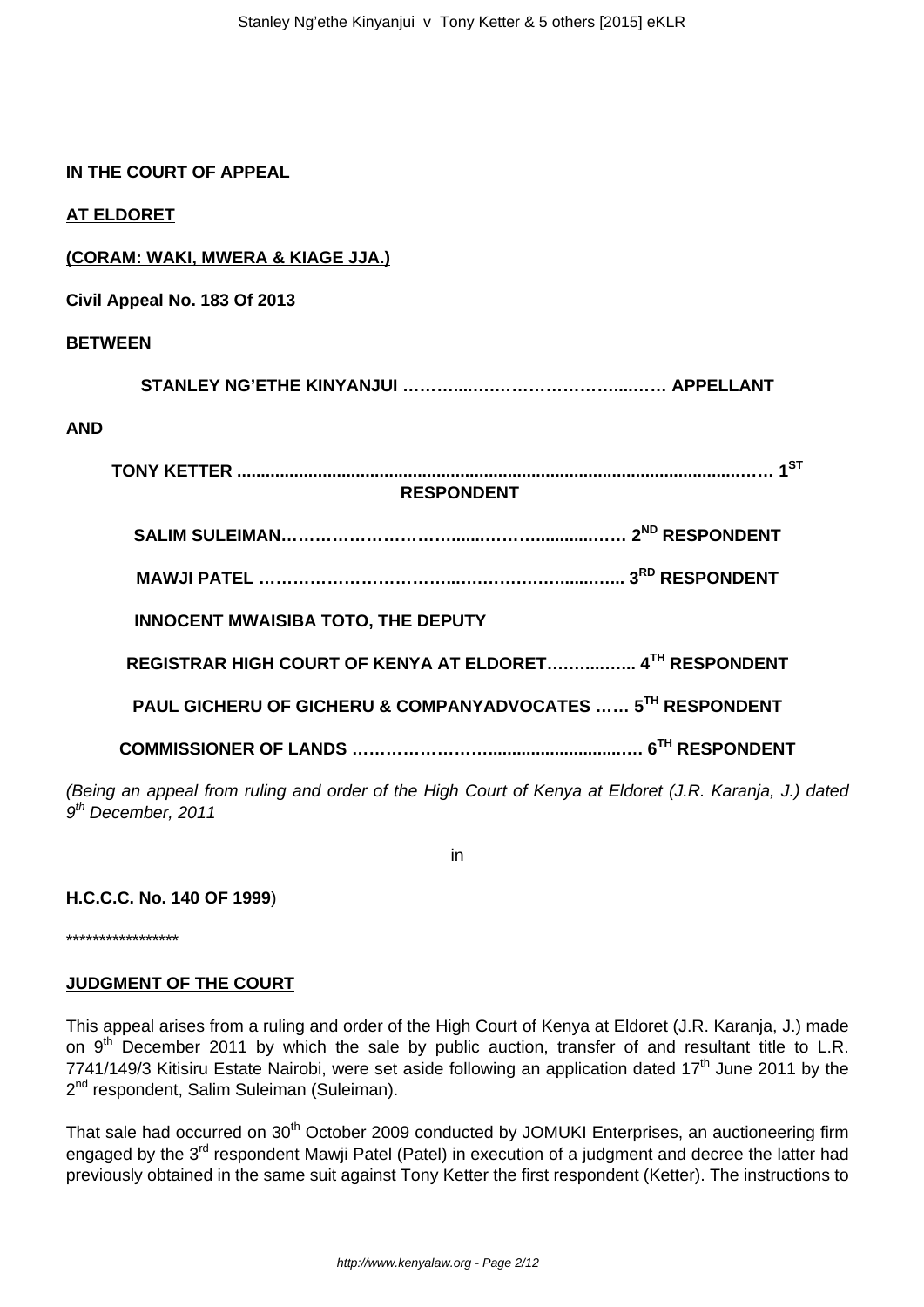the auctioneer were given by Patel's advocate. Paul Gicheru (Gicheru), who is the 5<sup>th</sup> respondent herein. The successful bidder at that auction was the appellant Stanley Ngethe Kinyanjui (Kinyanjui) and a certificate of sale was duly signed by Innocent Maisiba Toyo, the High Court's Deputy Registrar at Eldoret (Toyo) who is the  $4<sup>th</sup>$  respondent. This paved way for the issuance of a provisional title on  $25<sup>th</sup>$ November 2009 by the Commissioner of Lands (The Commissioner) who is the 6<sup>th</sup> respondent herein.

The application giving rise to that ruling was a lengthy notice of motion filed by the law firm of Ochieng Onyango Kibet & Ohaga, Advocates. It was expressed as brought;

**"Under Articles 19, 20, 21, 22, 25, 40, 47, 50(1), 165(3) & 4, 259 and 260 of the Constitution of Kenya (Supervisory Jurisdiction and Protection of Fundamental Rights and Freedoms of the Individual) High Court Practice and Procedure Rules, 2006, Sections 1A, 1B and 3A of the Civil Procedure Act, Order 51 Rule 1 of the Civil Procedure Rules and the inherent powers of the Honourable Court."**

It sought no fewer than twenty-six prayers, nearly a score of which were for various declarations about the process and result of the public auction, while the rest were for the orders we have adverted to as granted by the learned judge. In granting those particular orders, the learned judge first overruled or dismissed as an abuse of the process of the court, all the prayers invoking constitutional provisions in a matter which was "a purely a civil dispute between two or three individuals." He relied on **KENYA BUS SERVICES LTD & OTHERS Vs. THE ATTORNEY GENERAL** [2005] 1 EA 111 in holding that "constitutional applications would not be a substitute to private law remedies or a substitute to judicial control of administrative action."

In entertaining and granting the rest of the prayers, however, the learned judge made this observation;

**"However, as noted hereinabove the applicable law in the present circumstances is Order 22 (formerly Order 21) of the Civil Procedure Rules. The provision has been referred and acknowledged by the applicant in his submissions but it is sad to note that it has not been invoked in this application and more so considering that the applicant's alleged "locus standi" in this matter seems to be anchored on the notice of objection to attachment issued under the former order 21 rules 53 (now, order 22 rule 51) of the Civil Procedure Rules."**

He proceeded to find that the non-invocation of the relevant provision notwithstanding, he could still deal with the matter under the overriding objective of the Civil Procedure Act as well as the court's inherent powers. He found as established that the sale and transfer of the property was improper as there was an order of stay of execution in place by reason of objection proceedings having been commenced by Suleiman and that there had been in place a caveat previously placed on the title which encumbered the property. He therefore set aside the entire sale and transfer process and ordered that the objection proceedings by Suleiman be heard and determined within three months.

Aggrieved by that ruling and order, Kinyanjui filed a notice of appeal against it in entirety and filed a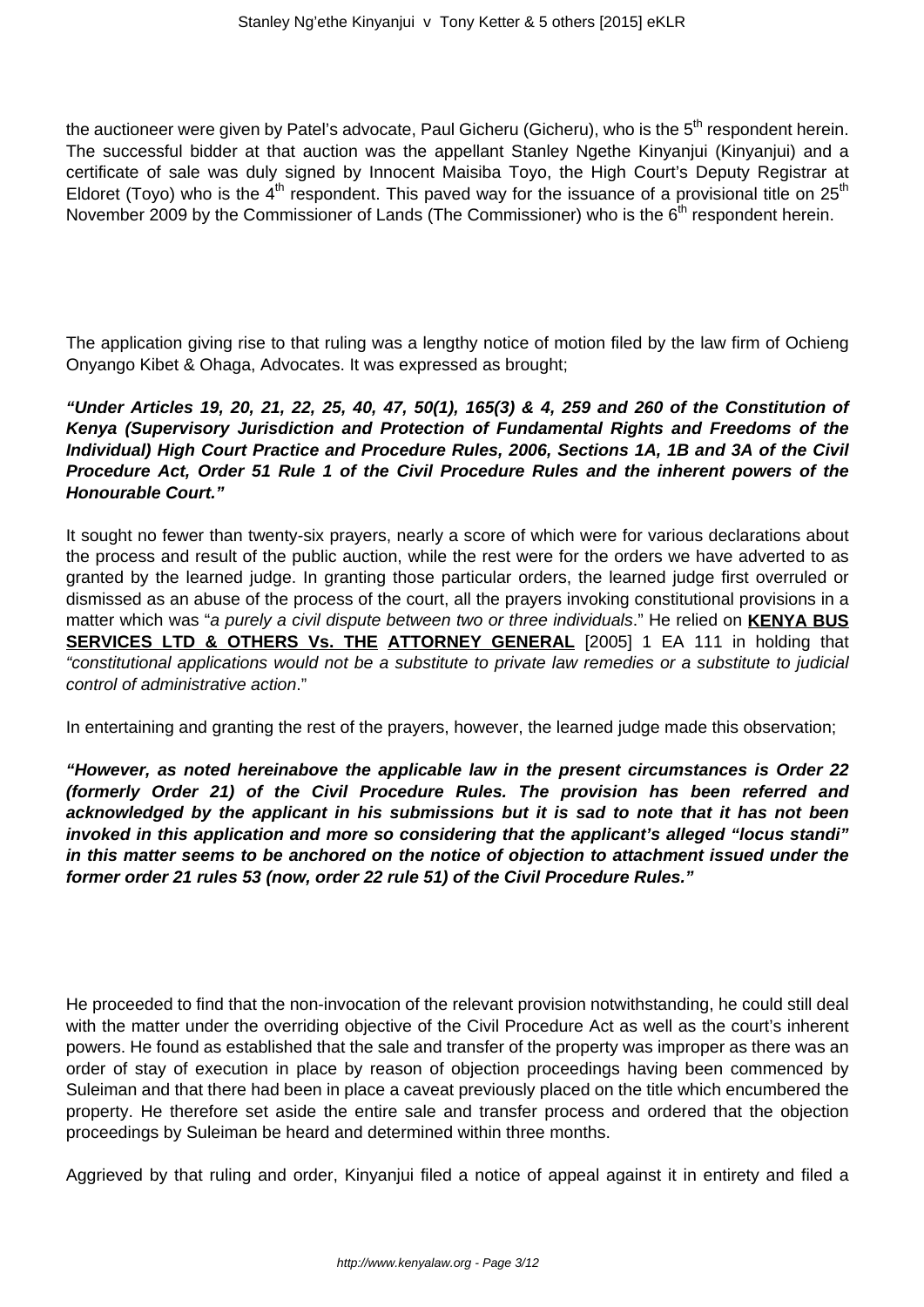record of appeal. The memorandum of appeal contains some fifteen grounds of appeal in which the learned judge is said to have erred by; upholding the competence of notice of motion absent an order of joinder of some of the respondents thereto, and the pendency of other applications under **Order 22** of the Civil Procedure Rules; treating the overriding objective as a carte blanche to cure the flouting of jurisdictional rules; granting Suleiman orders yet he neither had a prior title nor had paid 10% of the purchase price to Kinyanjui or the decretal sum to Patel as required by **Order 22 rule 74** of the Civil Process Rules; holding, without assertion or evidence, that an order of stay was served before the sale and that Kinyanjui ought not to have paid the purchase price; holding, without evidence, that Suleiman had sustained substantial injury by reason of alleged irregularities and fraud; holding that the sale was null and void ab initio on account of automatic order of stay yet the said order was issued on 2<sup>nd</sup> November 2009 after the sale on 30<sup>th</sup> October 2009, and for allegedly lacking a certificate of sale yet one was issued on 9<sup>th</sup> November 2009; holding that a caveat lodged on 7<sup>th</sup> April 2008 precluded the sale yet there was a prohibitory order from court filed prior thereto; failing to hold that any claimed irregularities could only have occurred after  $2^{nd}$  November 2009 and could therefore not invalidate the sale on 30<sup>th</sup> October 2009; and by refusing to hear the respondents to the application before him on the issues he framed suo motu and not considering their submissions. Kinyanjui therefore prays that the learned judge's ruling and order be set aside and Suleiman's motion dated  $17<sup>th</sup>$  June 2011 be dismissed with costs.

At the hearing of the appeal, Kinyanjui was represented by learned counsel Mr. **N.A. Havi** while **Mr. Bwire M.W.,** learned counsel, appeared for Suleiman. **Mr. Gicheru** learned counsel represented Mr. Patel as well as himself. **Mr. Ngumbi** was learned counsel appearing for Toyo and the Commissioner.

Rising to urge the appeal, Mr. Havi combined grounds 1 to 5 which attack the competency of the application to set aside the sale that was before the learned judge. He first referred to earlier directions of the High Court (Mwilu, J. as she then was) on 25<sup>th</sup> July 2010 to the effect that Kinyanjui could not be joined in the suit since execution of the decree in the suit had been completed. Building on that, counsel submitted that there are only two ways by which a person not previously a party can join in proceedings that had reached execution stage. The first was by way of objection proceedings under **Order 22 rule 51** of the Civil Procedure Rule 2010 which Suleiman had exercised by way of a chamber summons application dated 18<sup>th</sup> November 2009 under Order 21 rules 56, 57 and 79 of the 1998 Civil Procedure Rules then in force. Those provisions obligated Suleiman to file his application within 10 days of being served with an intention to proceed with execution by Patel.

The second method would be under **rule 79** of the Civil Procedure Rules by a person whose interests are affected. Such person would be entitled to apply to set aside a sale on account of material irregularity or fraud.

Mr. Havi submitted that Suleiman's application by motion on notice "did not fit either of the two entry gates." He went on to contend that having failed to move the court appropriately, it was not open to Suleiman and the court to fall back on the overriding objective or the court' inherent jurisdiction to supply non-conformity with an elaborative procedure for redress that the rules provided. In entertaining the application as it stood, the learned judge erred, to Kinyanjui's prejudice.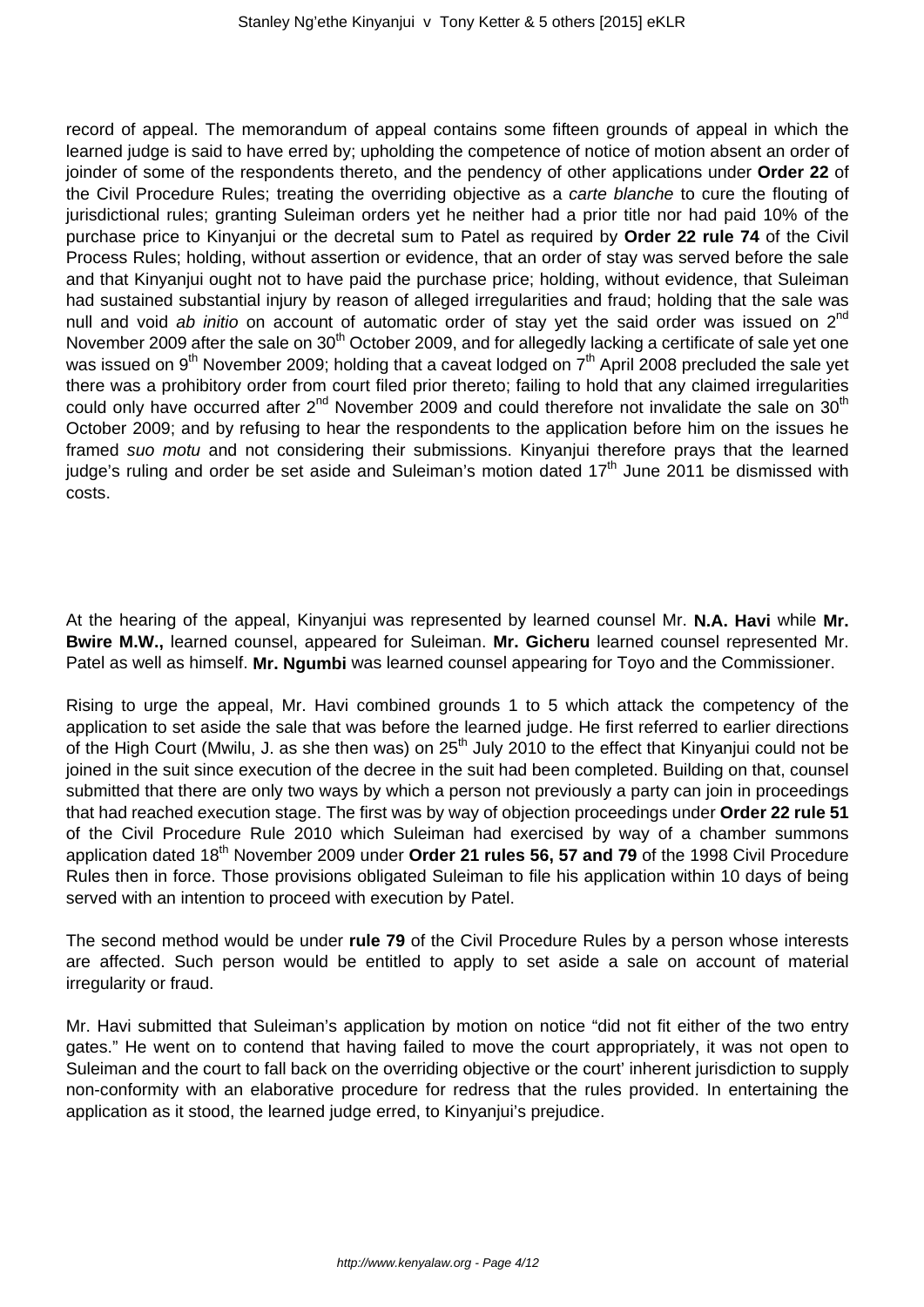Counsel continued that Suleiman should not have been granted the orders he sought because he failed to comply with the mandatory procedural steps by which to set aside the sale that was in accordance with order **22 rule 55**. He went on to point out that under the old **Order 21 rule 79**, a person challenging a sale could not succeed even if the sale were irregular unless he proved that he had suffered substantial loss. At any rate, any enquiries regarding the sale could only be conducted within objection proceedings properly so-called, which were still pending before the High Court, and not before by way of the application the learned judge heard and granted. Counsel cited in aid of those submissions this Court's decision in **MULIRO Vs. OCHIENG** [1987] KLR 549. He also cited the dicta of Nyamu J.A in **STEPHEN BORO GITIHA Vs. FAMILY FINANCE BUILDING SOCIETY & 3 OTHERS** [2009] e KLR, where the learned judge of appeal decried the filing and hearing of unnecessary interlocutory applications instead of adjudicating on the principal issues, in augmenting his argument that the learned judge should have heard the objection proceedings proper instead of entertaining the application by Suleiman. He lambasted Suleiman for flouting procedural rules and wondered why he waited until year 2011 to challenge the sale that occurred in 2009 and was already the subject of two pending applications, by the same Suleiman, which should have addressed the issues in totality. Counsel criticized the learned judge for applying the overriding objective as a panacea for Suleiman's failure to properly invoke the court's jurisdiction and to comply with the rules. He referred to the decision of Onyango Otieno J.A, in **MUSAMARINI LIMITED & OTHERS Vs. A.D.M. LTD & OTHERS,** MSA. Civil Appl. Nai. 171 of 2010 for the proposition that the overriding objective is not meant to sweep away or uproot the basic rules of engagement in a court of law. Those rules of engagement are designed to give the other side an opportunity to make appropriate response and in failing to follow the rules, Suleiman impermissibly denied Kinyanjui the opportunity to exercise the purchaser's safeguards under

**Order 21 rules 56 and 79** of the Civil Procedure Rules.

Submitting on ground 6 of the memorandum of appeal, Mr. Havi contended that in so far as Suleiman had not deposited ten percent of the purchase price paid by Kinyanjui as required by

**Order 22 rule 74**, he lacked the *locus standi* to bring and be heard in the application that led to the ruling subject of this appeal.

Counsel next assailed the learned judge for holding that there was service of an order of stay of execution on 30<sup>th</sup> October 2009 upon Gicheru. He contended that the learned judge was patently in error in so holding first, because no averment to that effect was made in the grounds or in the affidavit in support of the application and, second, it was an undisputed fact that no order was issued on  $30<sup>th</sup>$ October 2009, the same having been signed and issued on 2<sup>nd</sup> November 2009. The judge was wrong, counsel argued, to hold affirmatively that Gicheru may have been served before 10.00am, which was the time of the sale, when the notice of objection but without any order, was served on Gicheru, on his undisputed swearing, at 10.25 am of the material morning. Moreover, all of these issues dealt with by the learned judge were not part of Suleiman's case.

Mr. Havi posited further that under **Order 21 rule 56**, Suleiman was under an obligation to file the chamber summons to challenge the sale within 10 days of being notified by the decree holder (Patel) of his intention to proceed with execution but he filed it on 20<sup>th</sup> November 2009, a full six days out of time. By virtue of **rule 58**, such late failing meant that the challenge to the sale was deemed to have been waived and there was therefore no stay to stop or prohibit all the other steps that were undertaken to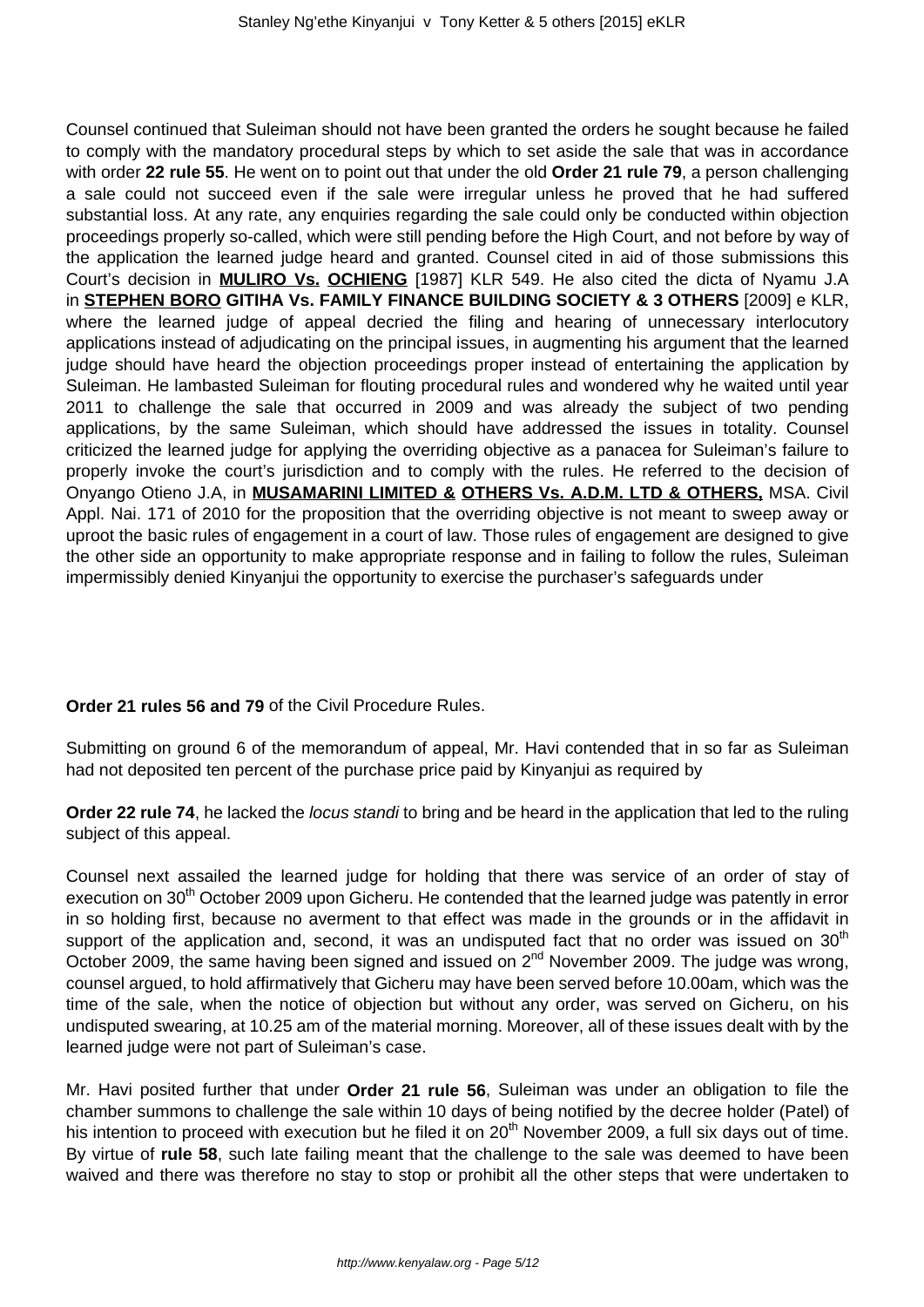perfect the transfer of title from Ketter to Kinyanjui.

As regards the caveat, Mr. Havi submitted, under the rubric of grounds 8 to 14, that the same was lodged by Suleiman on  $7<sup>th</sup>$  April 2008. The learned judge was wrong in failing to appreciate, in counsel's view, that the caveat was of no effect since the property was already charged to the court by a prior prohibiting order placed on the property on 22<sup>nd</sup> February 2008.

Counsel rested by urging us to set aside the orders of  $9<sup>th</sup>$  December 2011.

Next came Mr. Gicheru and he declared his support for the appeal. On whether there was a stay order on 30<sup>th</sup> October 2009, he submitted that the firm of Anjarwalla & Khanna for Suleiman filed and served a notice of objection on Gicheru & Co. on the said 30<sup>th</sup> October 2009. Service was at 10.25. No order of the court was served alongside the said notice though the learned judge erroneously proceeded on the basis that such an order was served. That order did not issue until 2<sup>nd</sup> November 2009. Counsel pointed out that in an affidavit sworn on 18<sup>th</sup> November 2009 in support of the chamber summons application of the same date, that is the basis of objection proceedings, Suleiman swore at paragraph 6 as follows;

**"6. I am also informed by my advocates that the Auctioneers refused to accept service of the notice of objection and only accepted such service after the auction had taken place. I am further informed by my advocates that the consequent court order for stay of attachment and execution was extracted after the auction had taken place and was duly served on the decree holder's advocate on record and the auctioneers.**

7. **I am advised by the said advocates and I verily believe that although the order for stay was extracted and served after the auction had taken place …."** 

Mr. Gicheru then pointed out the patent mischief and embarrassment on the learned judge's order directing the parties to proceed and deal with the objection application to its final determination yet he had gone into the merits of that other application by making a determination on the question of service. The learned judge addressed these issues that were not before him but were at the heart of the chamber summons challenging the sale and Mr. Gicheru then posed:

What then is there to go back to hear" He emphasized that the setting aside of the sale gave Suleiman an undue advantage in that the sale was ordered by another judge of the High Court (Osiemo, J.) who, in permitting that sale by execution, ordered that titles to two other properties belonging to Ketter be released to him, which was duly complied with. He complained about the many frustrations and impediments that had been placed in the path of realizing the proceeds of the decree including an attempt by Ketter to defeat the decree by declaring bankruptcy. Counsel complained that long after Mwilu, J. (as she then was) had ruled on  $21^{st}$  July 2010 that execution was already complete so that Suleiman could not be joined therein belatedly, he was nonetheless allowed by the learned judge to file and urge an application the effect of the grant of which was to overturn those earlier findings and was directed belatedly at various persons who were never parties to the original suit.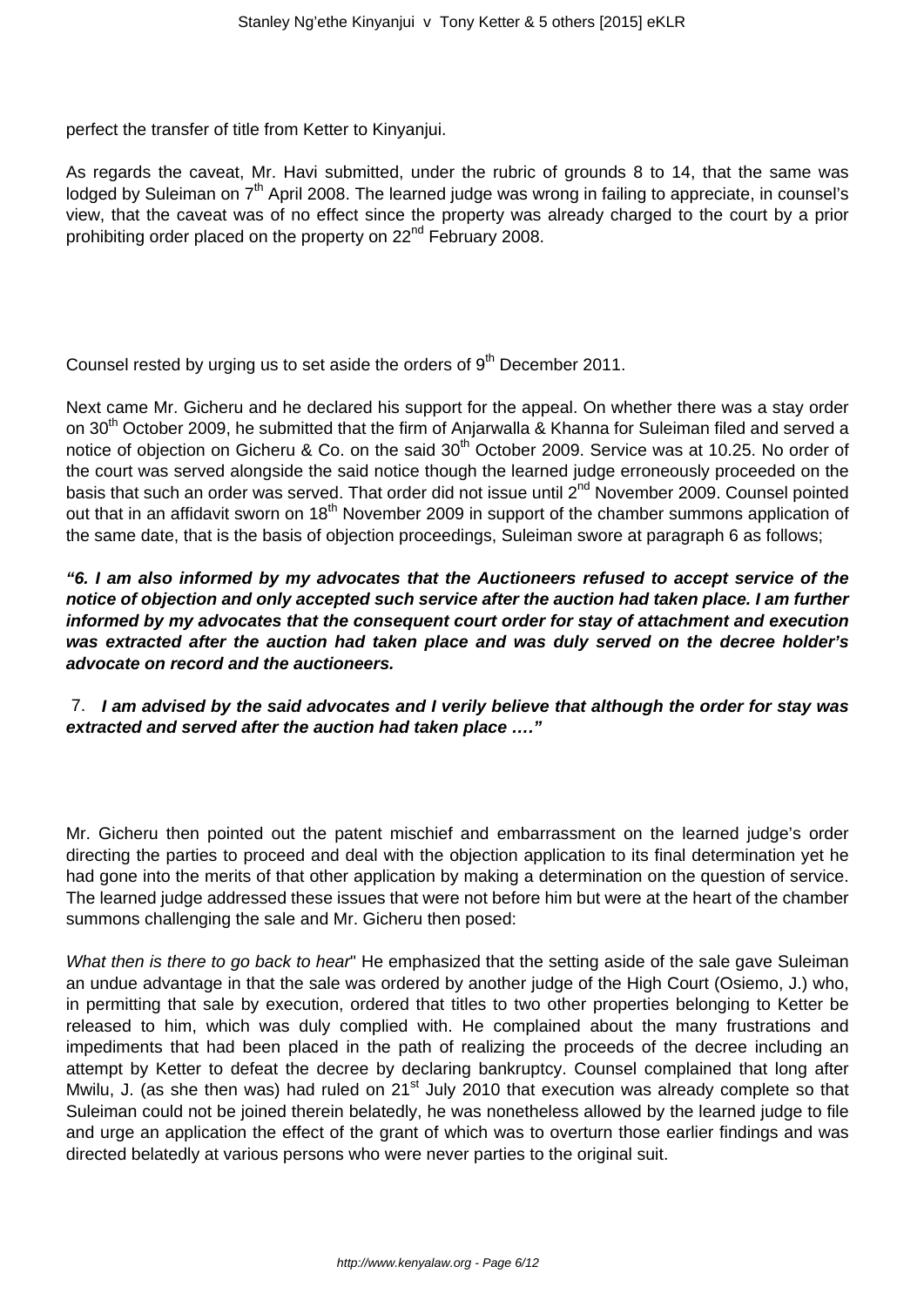Rising to oppose the appeal, Mr. Bwire first set out the undisputed chronology of events relevant to the application before the learned judge and this appeal, as follows;

30.10.09 – Suleiman filed a notice of objection. 2.11.09 – A stay order was issued out of the said notice. 4.11.09 – Patel filed a notice of intention to proceed. 9.11.09 – Toyo signed the certificate of sale. 25.11.09 – Toyo executed the transfer in favour of Kinyanjui 25.11.09 – Commissioner issued a provisional title 25.11.09 – Kinyanjui entered in the register as the proprietor.

Mr. Bwire then made the profound submission that once the notice of objection was filed on  $30<sup>th</sup>$  October 2009, there came into being in law a stay of execution. When we asked him whether he had authority for that proposition, he candidly admitted to having none. He proceeded to argue that the property in immovable property that is sold at an auction does not pass at the fall of a hammer since, were that the case, then objection proceedings as contemplated under **Order 22** cannot avail the objector. He relied on this Court's decision of **NAGENDRA SAXENA Vs. MIWANI SUGAR MILLS LTD & 3 OTHERS,** Kisumu Civil Appeal No. 261 of 2008.

Counsel maintained that the objection proceedings were filed within time and went on to add that the subsequent motion filed on 27<sup>th</sup> June 2011, the subject of the learned judge's ruling and this appeal, was filed out of necessity. He submitted that as at the time Toyo was signing the certificate of sale and the transfer of title there was an order of stay in place and he could not properly have done so. Citing the English decision of **CLARKE & OTHERS Vs. CHADBURN & OTHERS** [1985] E.R 211, he submitted that the transfer of the title to Kinyanjui was done in willful disobedience of the court's order of stay and was not only contemptuous, illegal and invalid, but was wholly incapable of effecting any changes on the rights and liabilities of the parties hereto. He submitted that the learned judge ought to have made orders that would have taken the parties "back to the place where the auction has occurred but the transfer has not been effected."

In conclusion Mr. Bwire submitted that even though an earlier prohibitory order had been filed on the title prohibiting Ketter from transferring the property, that did not preclude Suleiman's filing of a caveat in April 2008. He contended that under **section 57** of the (now repealed Registrar of Titles Act, no transaction should have taken place without the lifting of the caveat with prior notice to Suleiman as the caveator, which did not occur. He urged us to leave the learned judge's ruling undisturbed.

Mr. Ngumbi on his part merely stated that he was in opposition to the appeal (a complete about-turn from the position he took at the High Court) and prayed that the appeal be dismissed.

Answering the contention that the execution process was proceeded with at too high a high speed, Mr. Havi in his reply stated in stark, if chilling terms, that execution is execution and is not a friendly affair. Rather it is done "with the speed of an executioner's guillotine, not with a hammer," notwithstanding that the signature aspect of the execution herein was the sale by fall of a hammer. He maintained that the fall of the hammer in an auction completed the sale.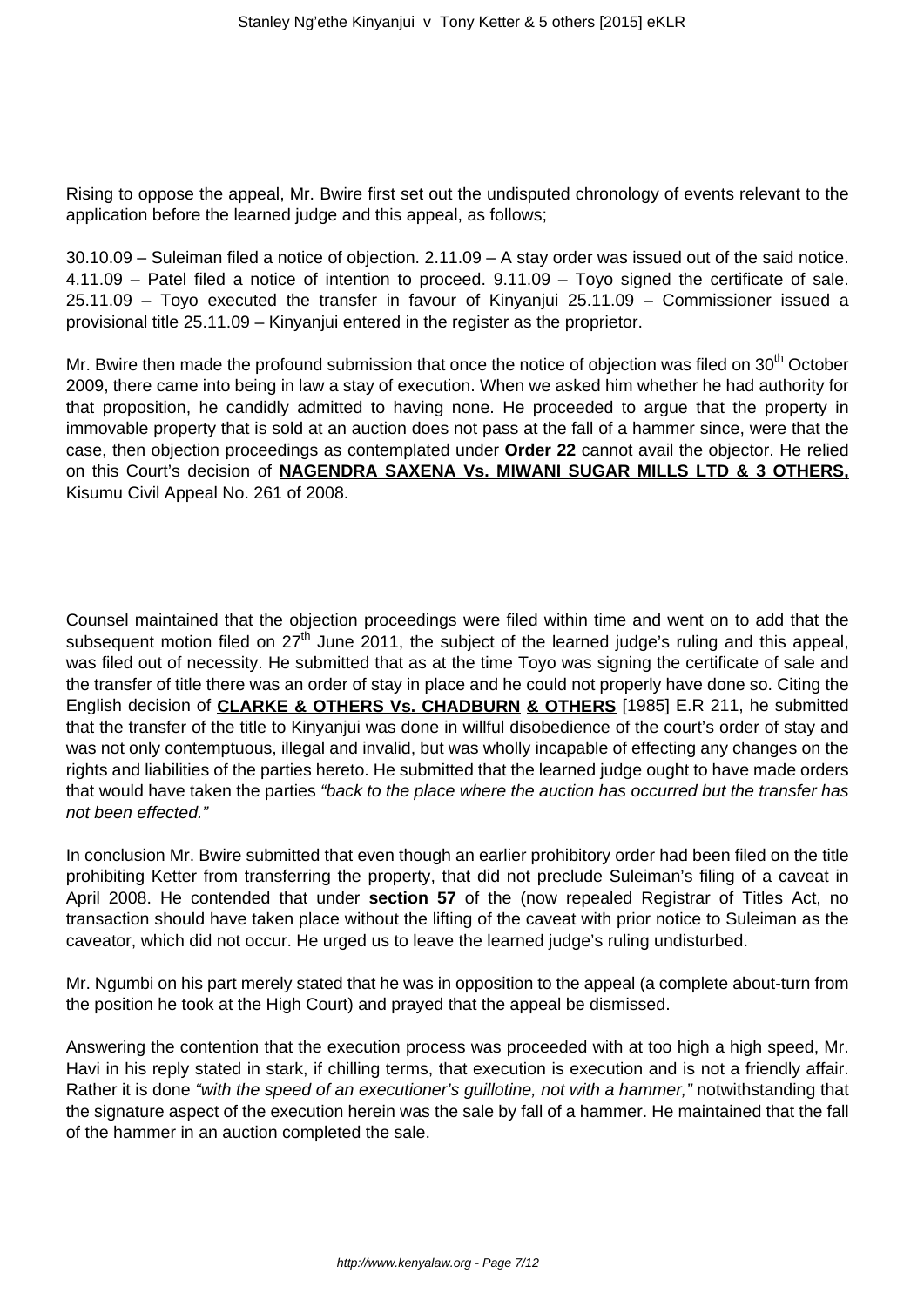Mr. Havi finally countered the suggestion that the objection proceedings had been rendered nugatory, hence the resort to the application before the learned judge, by pointing out that Suleiman had the two ways by which he could challenge the sale under Order 22 and that it was, in particular, open to him to have the same set aside under **rule 79** of Order 22 for being irregular or fraudulent. Not having availed himself of the proper provisions and jurisdiction, counsel concluded, Suleiman's application was incompetent and should have been struck out.

We have taken the trouble of setting out in some detail the case that was presented before the learned judge and before us consistently with our role as a first appellate court to re-evaluate, re-assess and analyze in a fresh and exhaustive manner, all the evidence on record before making our own inferences of fact and arriving at our own independent conclusions. See **SELLE & ANOR Vs. ASSOCIATED MOTOR BOAT CO. LTD & OTHERS [1968] EA 123**; **PETERS Vs. SUNDAY POST LTD** [1958] EA 424.

Upon our consideration of this matter, the issues that appear to us determinative are first, whether there was in place a court order barring the sale and transfer of the subject property on 30<sup>th</sup> October 2009 and, second and related to it, whether such sale could be set aside on an application such as was before the learned judge.

Before we address those central issues, however, we find it necessary to state that from our perusal of the record, we see writ large the intractable efforts of an indefatigable pair in Keter and Suleiman to see that the decretal debt owed by Keter to Patel is never realized through the sale of the subject property.

The pair had made numerous applications of one kind or another for nearly a decade between the decree and the eventual sale of the property on 30<sup>th</sup> October 2009. Indeed, a mere month previously, on 29<sup>th</sup> September 2009, Osiemo, J. had disposed of an application dated 14<sup>th</sup> July 2009 brought by Ketter seeking stay of sale of the subject property and two others situated in Nandi South District in execution of the decree herein. Osiemo J. declined to order stay of sale but directed that the execution respecting Nandi South properties be set aside and the same be discharged. That application had been brought under the provisions of Order 21 **rules 63(1)** of the Civil Procedure Rules. The basis upon which Ketter had sought to stay the sale of the subject property was that he had allegedly sold it to Suleiman, a claim that Osiemo, J. dismissed as untenable as there was no evidence that the property had been sold or transferred to Suleiman.

There was no appeal against Osiemo, J.'s finding on that point. Nor was that the first or only pronouncement as to the proprietorship of the subject property. Earlier, 18<sup>th</sup> July 2006, Mutungi, J. had ruled in **Bankruptcy Cause No. 143 of 2003** filed by Ketter in respect of himself, that he had obtained receiving orders and orders for stay of execution of all legal process by non-disclosure of his affairs. He had in particular failed to disclose many assets he owned, with the judge stating; "Top on the long list is L.R. No. 7741/149, at Kitisiru, Nairobi."

Returning to the issues we have identified, it is not in dispute that the subject property was sold by public auction on  $30<sup>th</sup>$  October 2009. The time indicated for the sale was 10.00am. The buyer was Kinyanjui and the auctioneer issued a memorandum and a certificate of sale. After the sale, at 10.25am, a notice of objection by Suleiman and one Samwel Omukoko Opembe was served on Gicheru. He accepted it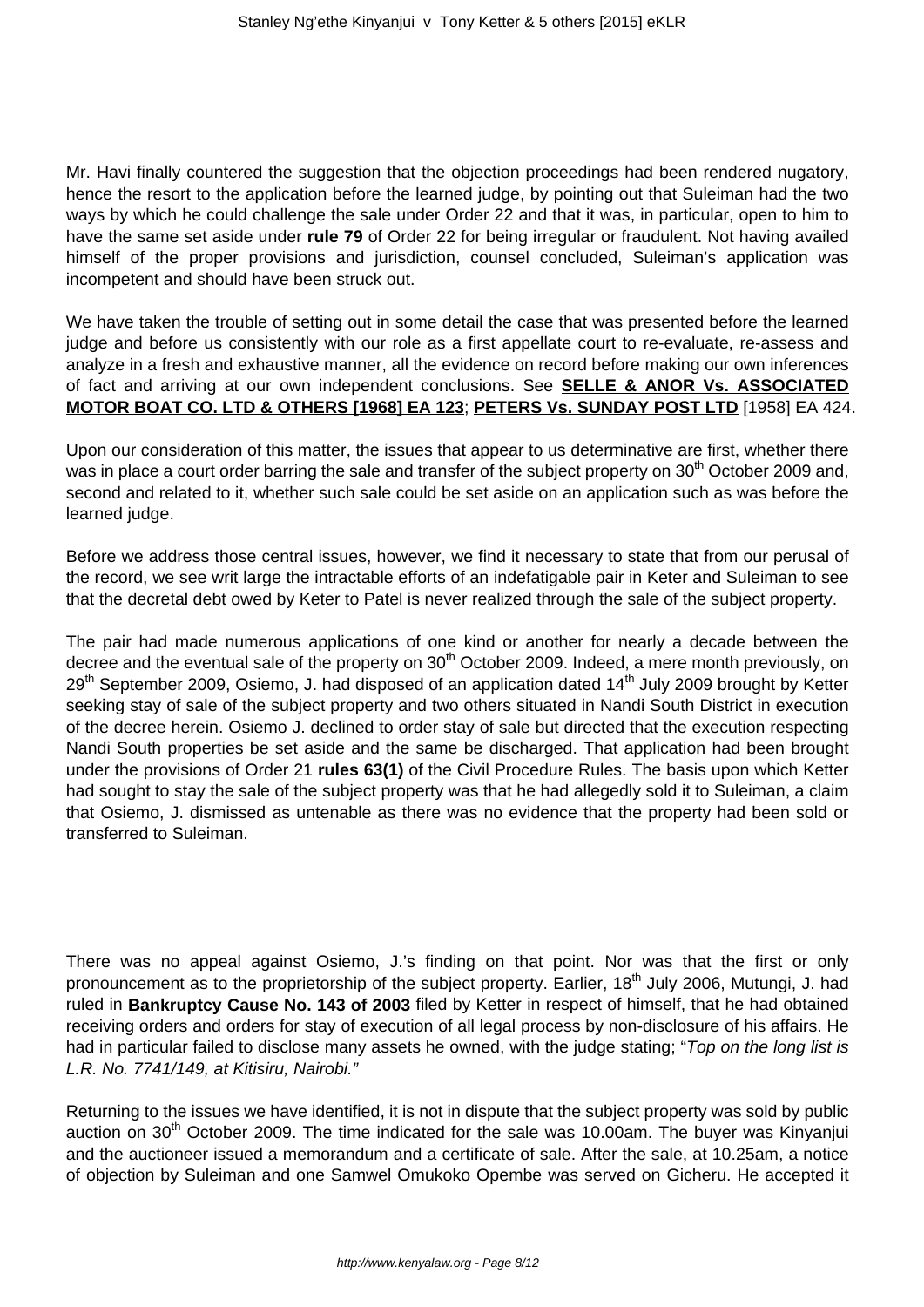but noted the following on it;

# **"Received under strong protest as the auction have (sic) already taken place and no court order."**

The court order was issued on  $2^{nd}$  November 2009 giving notice of stay of execution and commanding Gicheru & Co. Advocates and Jomuki Enterpirses "not to take any steps as regards the attached/proclaimed property if any in safe custody." It is therefore plain to see that as at the time the sale took place, not only had the notice of objection not been served, but, more critically, there was no order of stay in existence. We are unable to accept Mr. Bwire's contention that the notice of objection is effectively an order of stay. **Order 21 rule 54,** as it then read, was that;

**"Upon receipt of a valid notice [of objection] given under rule 53, the court shall order a stay of the execution proceedings and shall call upon the attaching creditor by notice in writing within 15 days or such other period as the said notice may prescribe to intimate to the court and the objector in writing whether he proposes to proceed with the attachment and execution thereunder wholly or in part."**

Whereas the court was then obligated to issue on an order of stay, that did not hoist the notice of objection to the status of a court order. The court first had to be satisfied that the notice of objection was a valid notice and then issue the order of stay. In this case the order of stay was issued on  $2^{nd}$  November 2009, after the sale had occurred. Ipso facto, the sale itself was not in contravention of any court order and was therefore neither in contempt nor void as counsel for Suleiman appeared to suggest.

Following receipt of the notice of objection and later the order, and in compliance with rule 54, on  $4<sup>th</sup>$ November 2009 Gicheru gave the following intimation to the court and to Suleiman;

# **"Upon receipt of the notice of stay of execution dated 2 nd November 2009 and the notice of objection to attachment attached thereto, the decree holder hereby intimates that the entire land parcel number L.R. No. 7741/149 was sold by public auction on 30th October 2009. The decree has therefore been executed and the attached goods (sic) sold."**

Our understanding of that intimation is that while Patel was acting in compliance with the necessary consequence of receipt of a notice under **rule 53**, he was not expressing an intention to proceed with execution. Rather, he was reporting a *fait accompli*; telling the court and Suleiman that the event the order was intended to forestall had already occurred. The horse had bolted. It is highly doubtful therefore whether any useful purpose would be served by taking steps under the immediately succeeding rules that are predicated on a sale not having occurred by reason of a stay order.

Be that as it may, **rule 56** provided that an objector was required, within 10 days of receiving the decree holder's intimation of intention to proceed, to take proceedings to establish his claim. The proceedings would be by summons in chambers supported by affidavit in the same suit. Suleiman did file such application on 20<sup>th</sup> November 2009, being 16 days after receipt of the intimation. He was clearly out of time and, bearing in mind the provisions of **rule 58(1),** his application was by operation of law deemed to have been waived. Once such happened, "the attachment and consequential execution shall proceed." Suleiman's application therefore was, and remains a non-starter. At any rate, Suleiman had not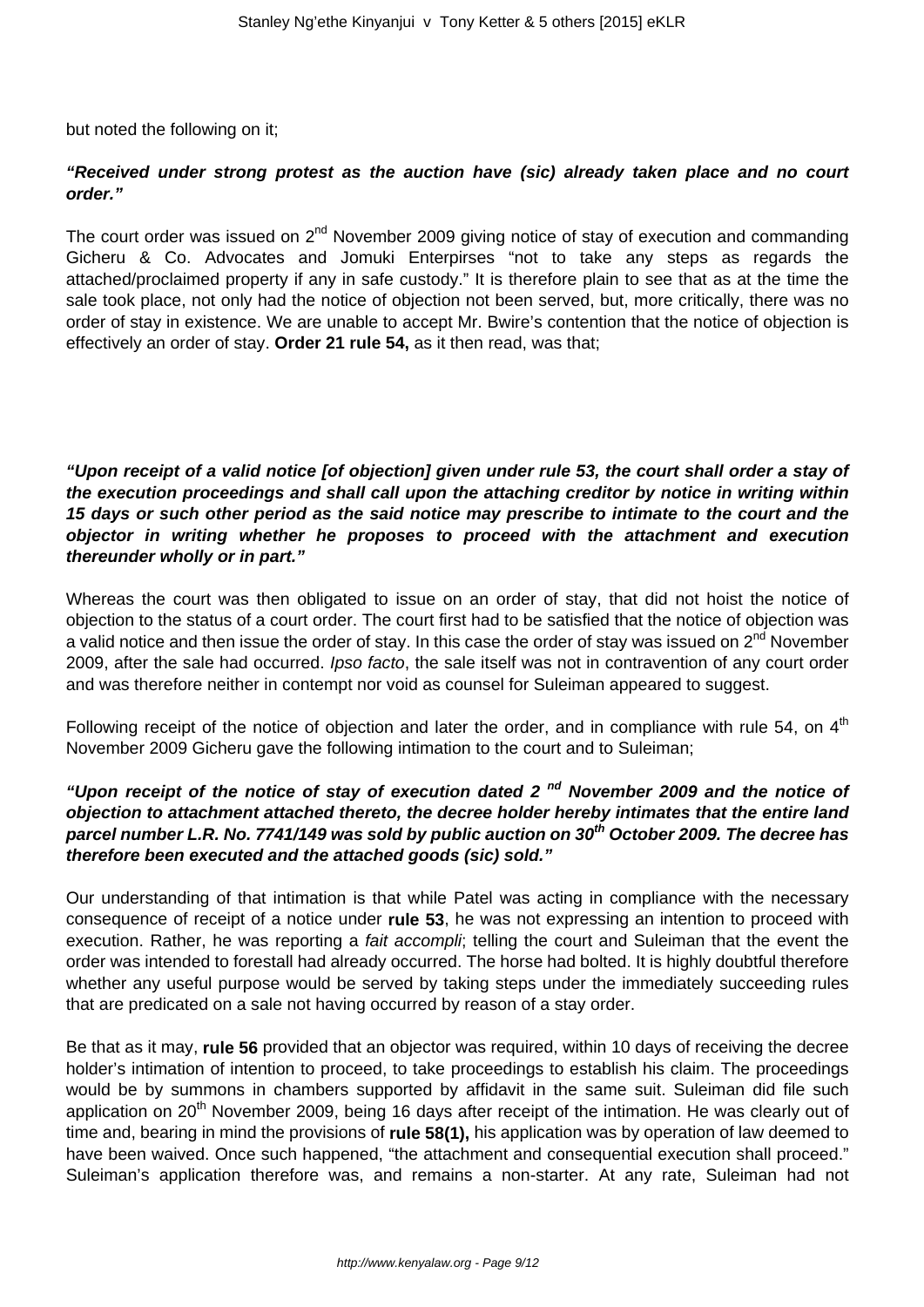prosecuted it and it was still pending as at the time the learned judge made his ruling and directed that the said application be disposed of within three months.

Under the **Order 21** architecture, there are provided alternative avenues by which the owner of property sold in execution or a person having interest in such property, could set such sale aside. Under **rule 78**, such person could apply upon making two pre conditional deposits into court;

### a. **for payment to the purchaser, a sum equal to ten percent of the purchase-money, and**

## b. **for payment to the decree-holder, the amount specified in the public notification of sale as that for the recovery of which the sale was ordered, less any amount which may since the date of such public notification of sale have been received by the decree-holder.**

The alternative path, and one cannot avail himself of both, (by virtue of Rule 78(2)) is by applying under **rule 79** to set aside the sale on the ground of a material irregularly or fraud in publishing or conducting it, thereby occasioning the applicant substantial injury.

It is clear from the record that Suleiman did not make any application under either rule 78 or 79 yet, in view of what we have stated about rule 56 and 57, the setting aside of sale provisions thereunder would have been the appropriate ones to be invoked since the sale had already occurred by the time the order of stay of execution was made and served. It is also common ground that the preconditions in rule 78 for deposit into court had not been met by Suleiman and, having found that the sale was proper without any fraud or illegality having been alleged and/or proved, any chances of such an application succeeding, even had one been filed in time, and none was, would have been miniscule.

Given the rather straight forward provisions in **Order 21**, which later became Order 22 under the 2010, Rules, was it open to the learned judge to entertain an application to set aside the sale that was premised on a litany of constitutional provisions allegedly breached, on the oxygen principle and on the inherent jurisdiction" Most decidedly not.

We have no doubt that the provisions on execution, sale and stay as contained in Order 21 (now 22) are so elaborate that they represent a complete code to address every conceivable scenario that might arise out of the process. They have in-built safeguards and conditions to ensure the protection of the interests of all persons concerned and they are couched in mandatory terms. The application by Suleiman dated  $17<sup>th</sup>$  June 2011, other than being on the face of it belated, coming as it did some 20 months after the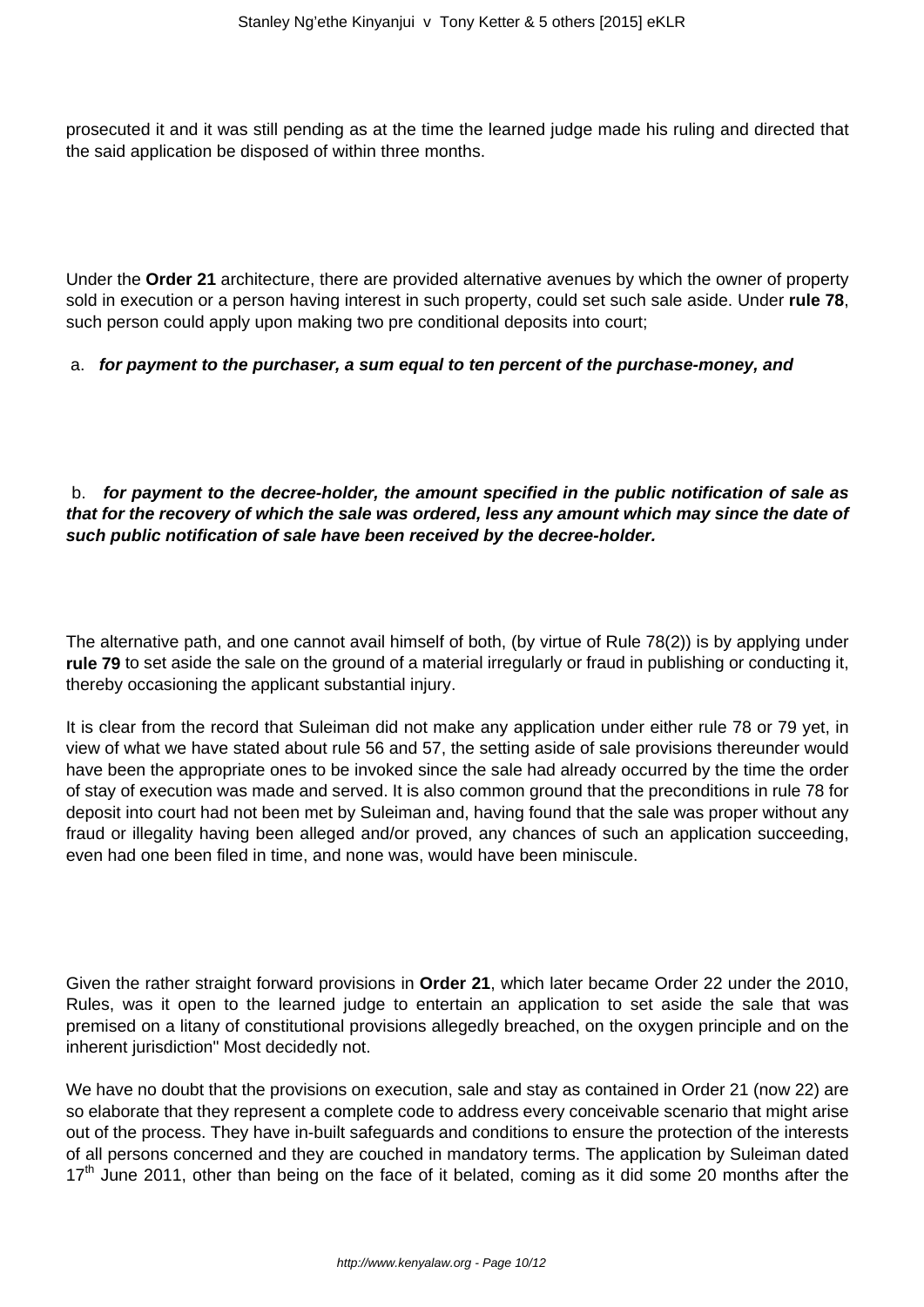sale, was little more than an attempt to side-step and evade the clear procedures set out in the appropriate rules. Parties cannot be allowed, by attempting to constitutionalize simple, every-day processes and events, to defeat the procedural scheme of things set up by the rules. It is not lost to us that the application was made when it was quite apparent that Suleiman was unlikely to succeed under the relevant applicable rules.

While fully cognizant of the court 's primary duty to do justice untrammeled by procedural technicalities, we are also aware that litigation is a game with clear rules of engagement. It is not open to parties to pursue and for courts to allow, a path of circumventing the rules that are imposed to aid in the attainment of justice. The (oxygen principle) cannot save applications that are incompetent. In **REMJI DEVJI VEKARIA Vs. JOSEPH OYULA** Eldoret Civil Appeal (Application) No. 154 of 2010, this Court stated, and it bears repeating;

### **"To invoke the provisions of section 3A and 3B would result in a serious precedent being set**

### **which will mean utter confusion in the court corridors as there will no longer be any reasons**

### **for following the rules of court …."**

Also worthy of affirmation are the sentiments of this Court in **CITY CHEMIST (NBI)**

### **& ANOR Vs. ORIENTAL COMMERCIAL BANK** Civil Application No. Nai 302 of 2008;

**"That, however, is not to say that the new thinking uproots well-established principles or precedents in the exercise of discretion of the court which is a judicial process devoid of whim and caprice. On the contrary the amendments enrich those principles and embolden the court to be guided by a broad sense of justice and fairness as it applies those principles. The application of clear and unambiguous principles and precedents assists litigants and legal practitioners alike in determining with some measure of certainty the validity of claims long before they are instituted in court. It also guides the lower courts and maintains stability in the law and its application."**

(Our emphasis).

It is unfortunate that the learned judge rather peremptorily dismissed the valid objections that had been raised against Suleiman's application. He ought not to have heard it. He certainly should not have granted it. It was the latest of a multiplicity of applications made by Suleiman in an unrelating but ultimately futile attempt to forestall finality in this old matter that was filed at the High Court more than a quarter of a century ago and has consumed an inordinate amount of judicial time. That a judgment and decree given in 2002 remains in a state of doubt as to the finality of its execution, is not particularly complimentary of our judicial processes. Litigation must come to an end. M.K. Ibrahim , J. (as he then was) was right on point when he refused to grant stay of execution and told Ketter this on 12<sup>th</sup> May 2009;

**"I think that this really is the end of the road in the High Court for this case. Everything else is to take its natural and legal course."**